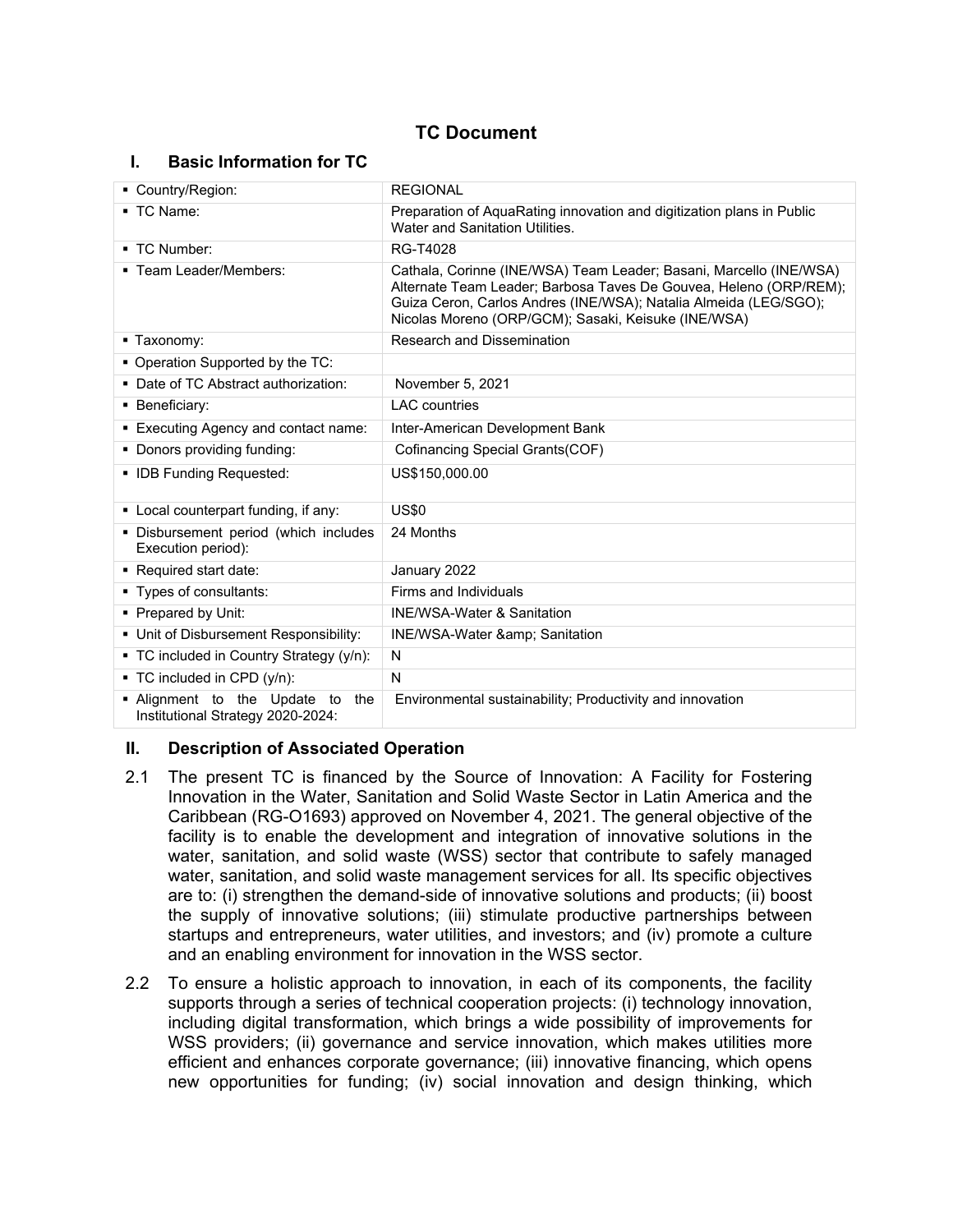addresses how services can be delivered, incorporating users' insights and addressing people's needs.

- 2.3 The TC is aligned with the general objective of Source of Innovation (RG-O1693), which is to enable the development and integration of innovative solutions in the water, sanitation and solid waste sector that contribute to safely managed water, sanitation, and solid waste management services for all. In particular, the operation aligns with the specific objectives of:
	- (i) Strengthen the demand-side of innovative solutions and products (through the financing of assessments; pilots; use of AquaRating focused analysis and tool for innovation plans, etc.)
	- (ii) Promote a culture and an enabling environment for innovation in the sector (through the development and publication of knowledge products and new tools; use of Aquarating tool to measure innovation culture; training and capacity building activities).

#### **III. Objectives and Justification of the TC**

- 3.1 The objective of this Technical Cooperation operation (TC) is to promote an increased sustainability of water and sanitation services. To contribute to that objective, the TC will foment a new culture of innovation and support the development of innovation plans in water and sanitation utilities using new AquaRating tools created specifically to improve service providers' capacity to adopt innovative solutions. In addition, the TC will include a digitalization of the AquaRating platform (which will be co-financed with a parallel AquaRating TC to be financed with AquaFund resources). Finally, the TC will finance the preparation and publication of knowledge products.
- 3.2 AquaRating is a flagship knowledge product of the Inter-American Development Bank (IDB or Bank), consisting of a rating system that assesses the performance of water and sanitation utilities to foster process improvements.<sup>1</sup> It was developed as an initiative of the IDB, in collaboration with the International Water Association (IWA), to apply AquaRating in water and wastewater utilities in Latin America and the Caribbean (LAC) through the IDB and in the rest of the world through IWA, and to promote its use. The Bank's main goal at this point is, given the high demand for the tool in the LAC region, to continue supporting the implementation and improvement of the AquaRating Program until it becomes a reference for all utilities in LAC and a worldwide standard. AquaRating is a voluntary and universal system that offers a comprehensive assessment of the performance of water and sanitation services providers, based on reliable information and validated by independent and accredited agents. In the last three years, AquaRating increased the offer of its products, to include tools to address specific issues, such as innovation, gender, water losses. This TC will complement the AquaRating TC in execution (RG-T3377), which will finalize execution this year and the new AquaRating TC in preparation as well as innovation TCs (RG-T3843 and RG-T3410). One of the components of this TC operation is to support the development of the digitalization of AquaRating through the design of an application to prioritize investments areas for the utilities and highlight key indicators to be used by management and relevant staff in water utilities. The TC will also support

<sup>1</sup> The AquaRating tool was implemented in over 115 water utilities in the LAC region and other parts of the world with the goal to improve the efficiency of water and sanitation utilities. Water utilities such as EPMAPS of Quito has used the AquaRating tool to establish a baseline, which the utility used to design a transformation plan.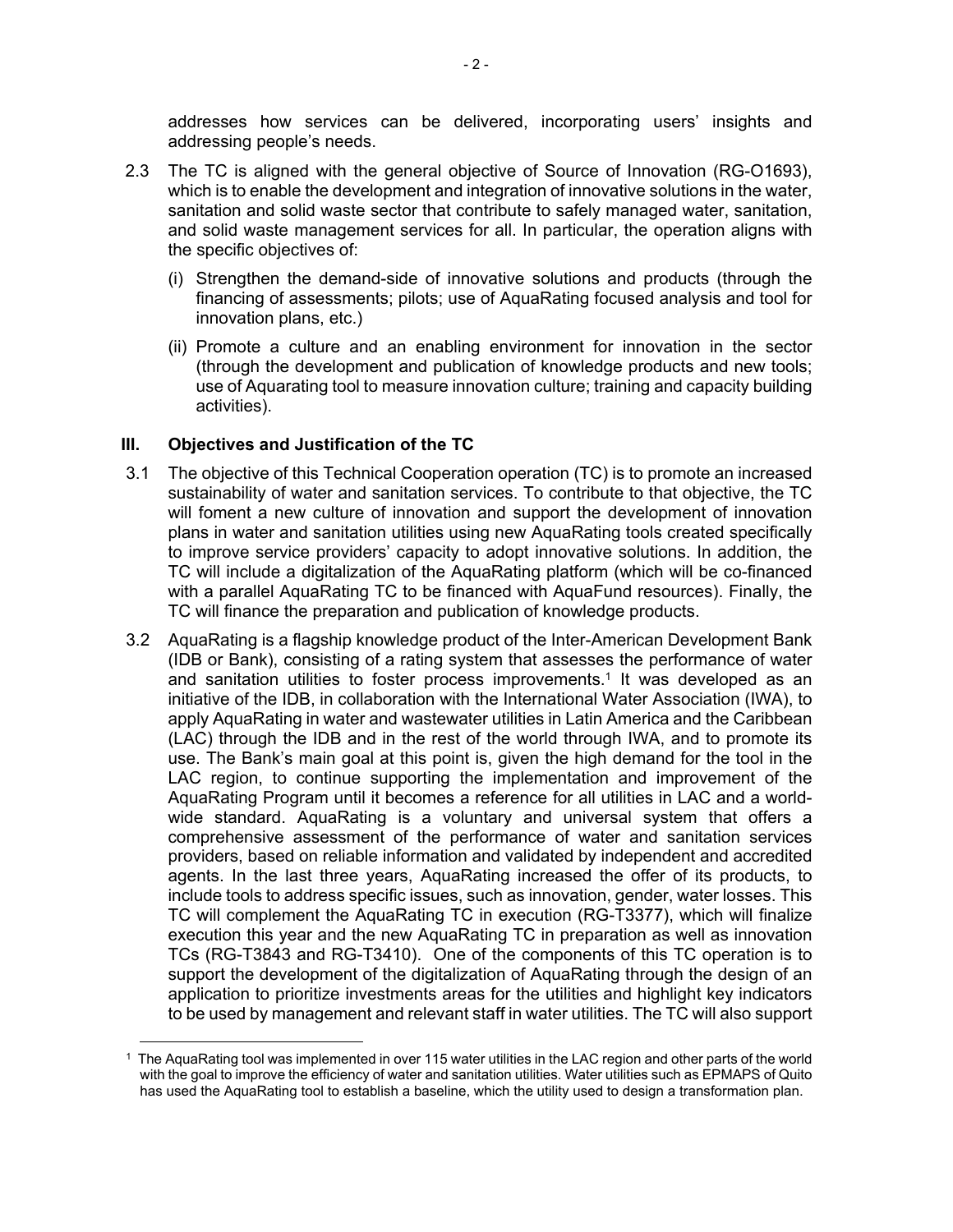as the testing of the application in a selected number of water and sanitation utilities in LAC.

- 3.3 The main outputs obtained from the technical cooperation include: (i) implementation of the AquaRating innovation plans in at least 6 selected water utilities in Colombia and other LAC countries, based on demand; (ii) feasibility study for the digitalization of AquaRating; and (iii) dissemination of knowledge through the preparation of publications and blogs. The implementation of the AquaRating innovation plans is demand driven and is carried out with the support of the division water specialists in the country offices.
- 3.4 This TC is consistent with the Second Update to the Institutional Strategy 2020-2023 (AB-3190-2). In addition, the TC is aligned with the development challenges of (i) "Productivity and Innovation", as it will support the strengthening and an improved performance of water and sanitation utilities through the digitalization of an innovative tool developed by the Bank and through the design and implementation of innovation plans in utilities. In addition, the TC is aligned with the cross-cutting theme of "Climate Change and Environmental Sustainability" since it will support utilities in that it includes the assessment of the water utilities' environmental sustainability. In addition, this TC is aligned with the five dimensions defined in the Water and Sanitation Sector Framework Document (SFD) (document GN-2781-10) approved by the Bank in 2021. In the SFD, the dimensions of success and lines of action for the sector were defined, including achieving universal access to water and sanitation, improving the quality of the service, incorporating good practices in the management of infrastructure and the use of appropriate technologies and innovation. The TC is aligned with the Vision 2025 (AB-3266) in the areas of digital transformation and climate change, as it supports water utilities to become more innovative, competitive, as they build resilience to climate change impacts.
- 3.5 **Sustainability of activities:** The empowerment of staff and the transfer of new technologies will enable the sustainability of IDB's invested resources. The team will ensure that the activities to be financed by the TC are sustainable pursuant to the implementation of innovation plans in water utilities conducted within the selected water utilities with their own staff and their top management. The AquaRating dashboard will be designed to be used by water utility boards, top management and technical staff as necessary, remaining as a tool to improve decision-making and performance while innovation plans will enable the utility to identify key improvement areas for innovation with the goal of improvement the utility's efficiency.
- 3.6 **Gender considerations**: Overwhelmingly, women take leadership in the home and therefore are the most severely impacted by interruption in water services. In the LAC region, women often hold dual jobs, working outside the home and inside the home, and have lifestyles with significant time constraints. Providing quality access to water services helps alleviate the burden and stress on women.
- 3.7 In addition, women in water utilities and to higher decision-making levels remains a challenge in most if not all government and private sectors. In Latin America, women represent more than 60% of the workforce in the service sector; however, only 19.7% in the water sector.<sup>2</sup> According to a recent World Bank<sup>3</sup> study, women are underrepresented in technical and executive positions in companies that provide water

<sup>&</sup>lt;sup>2</sup> BID (2016), <u><https://publications.iadb.org/es/publicacion/17521/tiene-genero-el-agua></u>

<sup>&</sup>lt;sup>3</sup> World Bank (2019),<https://openknowledge.worldbank.org/handle/10986/32319>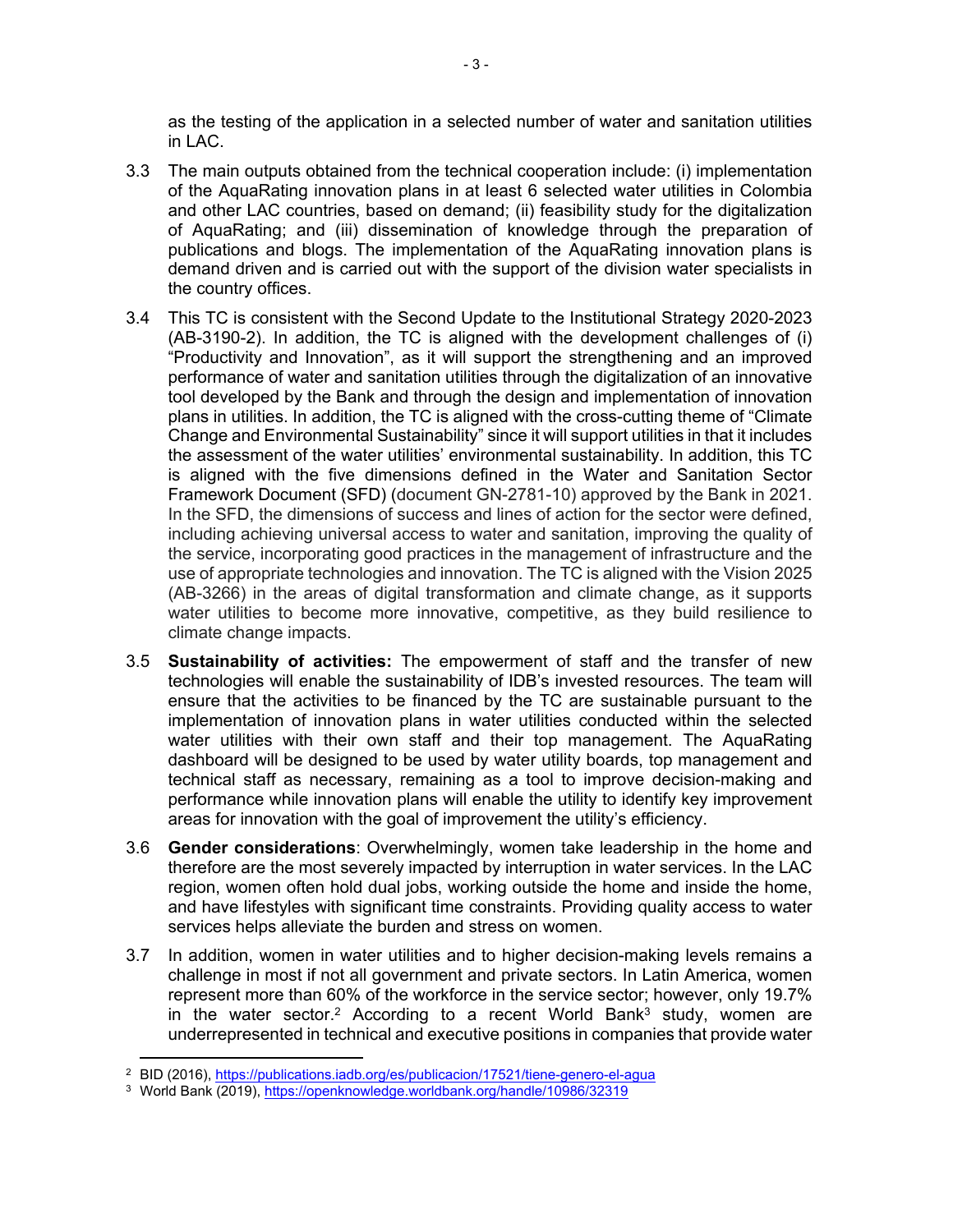and sanitation services, despite of being important users and main decision makers on the use of water in the home.<sup>4</sup> There are many benefits that female inclusion in institutions and companies brings (better financial performance, more innovation, better service delivery, better business management, among others).<sup>5</sup> For these reasons, the AquaRating focused analysis on gender will be used to complement the application of the AquaRating innovation tools in the water and sanitation providers that will benefit from this TC. The TC will ensure women participation as part of the water utility's teams in the development and their inclusion in the outcomes of the Innovation plans. In addition, stakeholder engagement activities organized as part of the TC, such as seminars and workshops will include the engagement of as many women as possible from the water utilities.

### **IV. Description of activities/components and budget**

- 4.1 **Component I: Design and implementation of AquaRating Innovation plans in water utilities (USD\$85,000).** This component will finance the contracting of individual consultants to apply the AquaRating focused analysis on innovation, the AquaRating tool to assess innovation culture as well as the AquaRating tool to facilitate the development of strategic innovation plans in water and sanitation utilities. In particular, the tool will be initially implemented in water utilities in Colombia, where approximately 20 utilities have already applied the AquaRating tool under the program COMPASS and, which have a specific interest in assessing the level of culture of innovation in the utility as well as developing innovation plans based on the results obtained from the application of the AquaRating focused analysis on innovation. The TC will support the implementation of innovation plans in other LAC countries if demand exists from water utilities and to the extent TC funds are available. The following steps will be followed: (i) AquaRating innovation diagnosis for water and sanitation utilities; (ii) application AquaRating tool to assess innovation culture; and (iii) development of strategic innovation plans based on the results of the diagnosis. Deliverables under this component will include: (i) AquaRating innovation culture diagnosis; and (ii) AquaRating strategic innovation plans.
- 4.2 **Component II: Feasibility study for the digitalization of the AquaRating evaluation tool (USD\$50,000).** This component will finance the feasibility study for the development and piloting of a digital AquaRating tool or "dashboard", which could allow the top management as well as technical staff of water utilities to visualize priority investments and key AquaRating indicators in real time. An individual consultant will be contracted to design and implement the AquaRating dashboard. The deliverable under this component will be a feasibility study to develop the application.
- 4.3 **Component III: Knowledge dissemination (USD\$15,000).** This component will finance the preparation, publication and dissemination of knowledge products on digitalization. The deliverables under this component will include: (i) technical notes; (ii) blogs; and (iii) webinars and workshops. The team will work with the Bank Knowledge, Innovation and Communication department to design an appropriate and impactful dissemination strategy for the activities implemented under the TC.

<sup>&</sup>lt;sup>4</sup> World Bank (2019), <u>https://openknowledge.worldbank.org/handle/10986/32319</u>

<sup>&</sup>lt;sup>5</sup> World Bank (2019), Box 1.1, <u><https://openknowledge.worldbank.org/handle/10986/32319></u>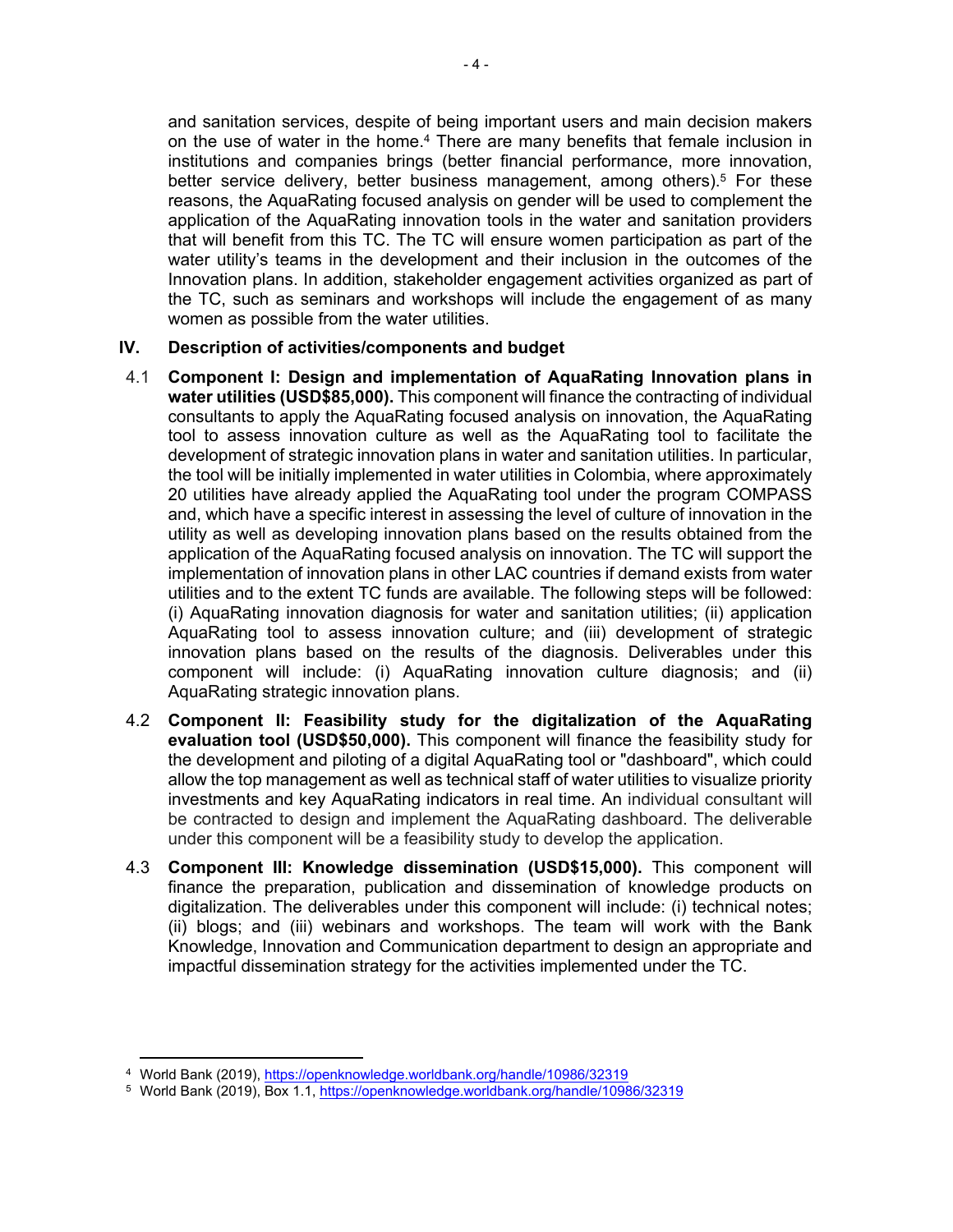4.4 The total cost of this operation is US\$150,000, which will be financed with the resources of Source Innovation Facility (RG-O1693). There will be no local counterpart financing. The distribution of resources is as follows:

| <b>Activity/Component</b> | <b>IDB/Source Innovation</b> | Local       | <b>Total</b>   |
|---------------------------|------------------------------|-------------|----------------|
|                           | <b>Facility</b>              | Counterpart | <b>Funding</b> |
| Component 1               | 85,000                       |             | 85,000         |
| Component 2               | 50,000                       |             | 50,000         |
| Component 3               | 15,000                       |             | 15,000         |
| <b>TOTAL</b>              | 150.000                      |             | 150,000        |

# **Indicative Budget**

4.5 Resources of this project to be received from the Donors of the RG-O1693 through a Project Specific Grant (PSG). A PSG is administered by the Bank according to the "Report on COFABS, Ad-Hocs and CLFGS and a proposal to unify them as Project Specific Grants (PSGs)" (Document SC-114).

### **V. Executing agency and execution structure**

- 5.1 Since this is a Research & Dissemination (RD) TC and given that the Bank has the intellectual property for the AquaRating, and as has been the case previously, the Bank will be the executing agency for this TC to ensure the optimal execution of activities associated with the AquaRating tool in the LAC region. The TC will be executed from HQ through the Water and Sanitation Division (INE/WSA) under the supervision of the Team Leader. The monitoring of the TC will be carried out by the project team. The technical unit in INE/WSA, which has been overseeing the dissemination and technical aspects of the implementation of AquaRating, will continue performing those tasks.
- 5.2 The project team will work closely with the Bank Country offices' water and sanitation specialists, in those countries where project activities are undertaken, which will liaise with and monitor the progress of the consultants. Non-objection letters from beneficiary countries will be requested prior to the application of AquaRating.
- 5.3 The activities to be financed with this TC operation are included in the Procurement Plan in Annex III and will be executed in accordance with Bank policies and procedures as follows: (i) policy AM-650 for individual consultants; (ii) the hiring of consulting firms of an intellectual nature will be governed by the GN 2765-4 and its Operational Guidelines (OP-1155-4); and (iii) other non-consulting services in accordance to Policy GN 2303-28.
- 5.4 TC activities will be monitored and reported annually as well as at the end of the execution period. Letters of non-objection will be obtained before any specific consultancy is carried out in a specific country.
- 5.5 The project team will be responsible for the preparation and submission to the donor of the project reporting, in compliance with the stipulations of the Administration Agreement in the RG-O1693.

#### **VI. Major issues**

6.1 One of the risks in achieving the objectives of this TC is the potential lack of interest or ownership from water utilities to implement innovation plans. To mitigate that risk, the team as well as in-country INE/WSA specialists will be coordinating closely the